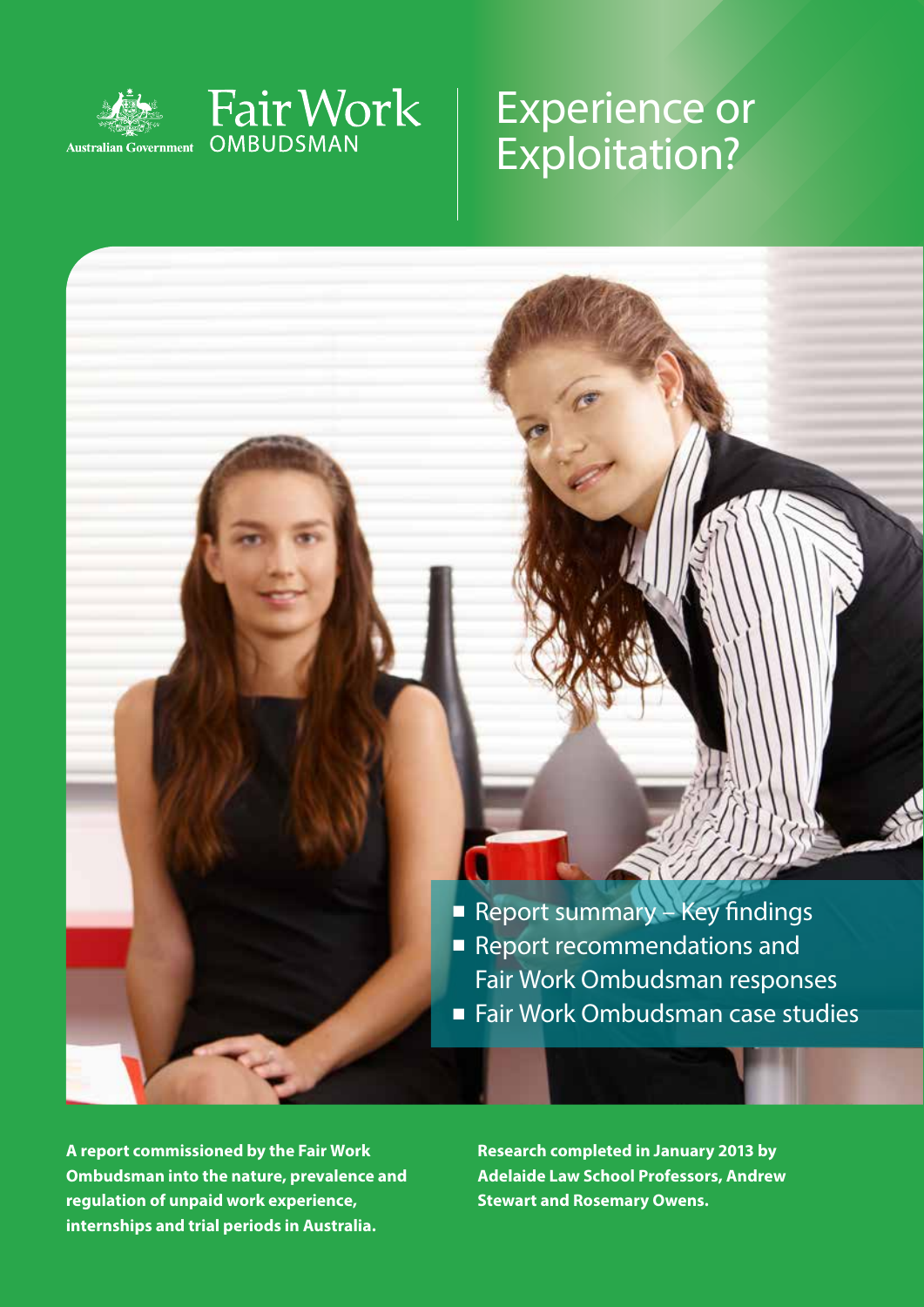Experience or Exploitation? The nature, prevalence and regulation of unpaid work experience, internships and trial periods in Australia.

### Report summary – Key findings

- The report examines three categories of unpaid work: unpaid trial work, unpaid internships and other forms of unpaid work experience. The report does not consider unpaid work performed at home within familial relations, in a family business, or volunteer work in the not-for-profit sector.
- The report also acknowledges the importance and legitimacy of unpaid work within formal vocational placements. The report does not intend to undermine the use of these legitimate arrangements.
- It is difficult to accurately quantify the number of workers undertaking unpaid work experience. But the report draws on a wide range of sources to conclude that such arrangements are a growing feature of the Australian labour market.
- In particular, it appears that a significant number of workers, particularly young workers, are asked or required to undertake unpaid job trials or unpaid training which go beyond what is reasonably required to assess an applicant's ability or suitability. Such arrangements effectively require the performance on an unpaid basis of work that would normally be undertaken by a paid employee.
- In addition to unpaid trials, the report identifies unpaid internships as a growth area both in Australia and internationally.
- The term 'internship' has a broad meaning, covering a wide spectrum of work experience arrangements. It may include everything from simple 'work shadowing' opportunities, through to 'work integrated learning' that sometimes (but not always) forms part of a formal vocational placement, through to the other extreme, to unpaid or paid entry level jobs.
- Unpaid internships are particularly popular in industries that are considered attractive to job-seekers or where there is an oversupply of qualified graduates.
- While unpaid internships are more prevalent in certain industries, the report concludes that the majority of professional industries are affected, including (but not limited to) print and broadcast media, legal services, advertising, marketing, PR and event management. Such arrangements are often considered a prelude to paid work.
- The report concludes that there is reason to suspect that a growing number of businesses are choosing to engage unpaid interns to perform work that might otherwise be done by paid employees.
- The report recommends that FWO focus on those businesses that are systematically using unpaid work arrangements to exploit workers, and gain competitive advantage over businesses complying with workplace laws.
- On the other hand, there is no evidence to suggest that work experience conducted under the aegis of secondary school programs involves the exploitation of young people.

...it appears that a significant number of workers are asked or required to undertake unpaid job trials or unpaid training which go beyond what is reasonably required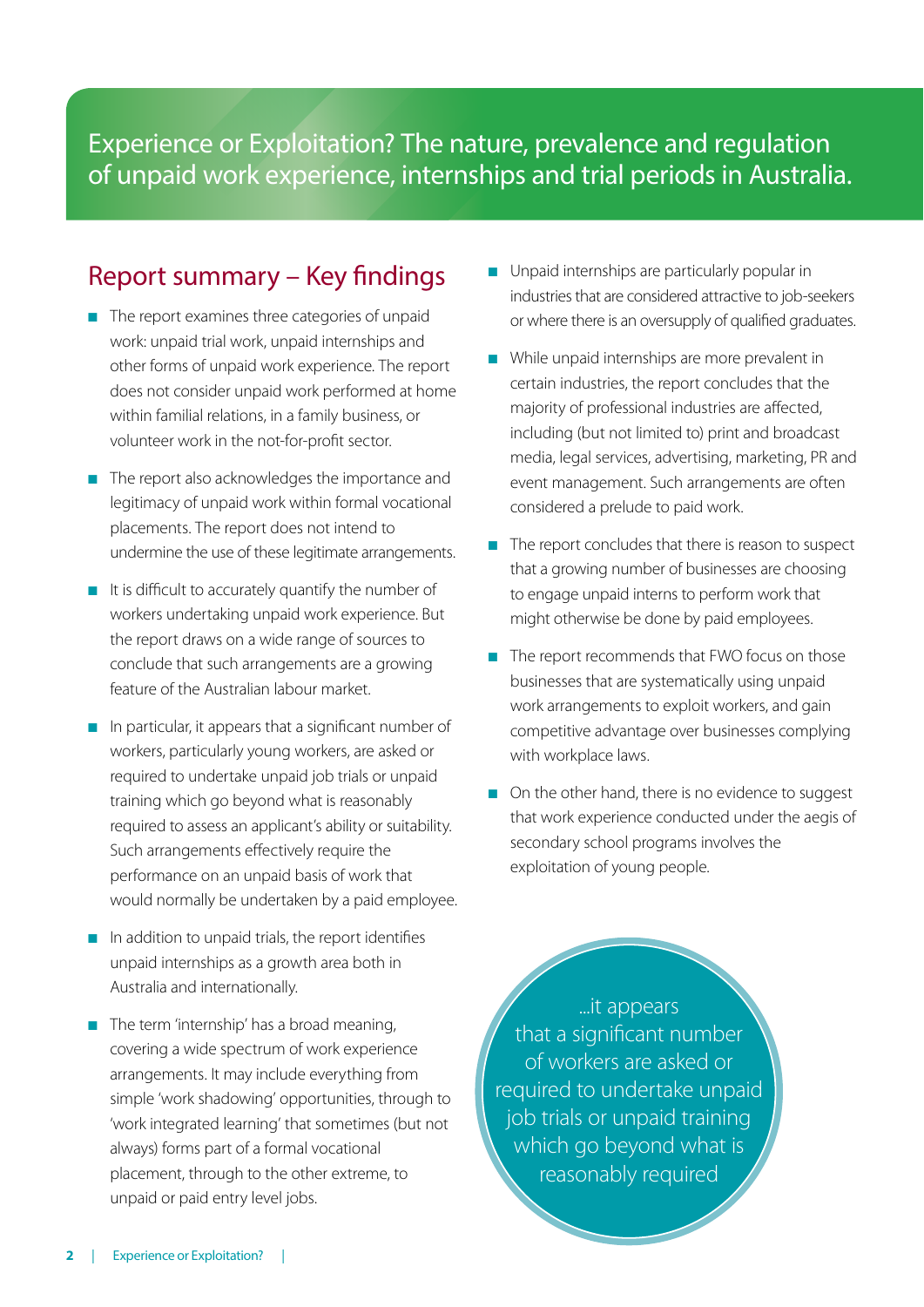- Some workers, predominantly international students or graduates, are paying agencies to place them in unpaid internships. Migrant workers, particularly international students and those engaged on temporary working visas, are especially vulnerable to pressure to perform unpaid work because they have the urgency of seeking to maximise the possibility of securing access to permanent residency.
- Some of the views represented in the report express a belief that unpaid internships are mutually beneficial arrangements that should not be discouraged or suppressed.
- There also seems to be a misconception that, if a worker is undertaking some form of work integrated learning, then the worker would be exempt from the *Fair Work Act 2009* (the Act) and therefore can be unpaid.
- However, under provisions which were first introduced into federal law in 1996 through the *Workplace Relations Act 1996*, the only current exemption is for those who are engaged on a vocational placement which is a requirement of an education or training course and is authorised under a law or an administrative arrangement of the Commonwealth, a state or territory.
- If an unpaid work experience arrangement is not a formal vocational placement, and the person is actually an employee working under a contract of employment, then the person is entitled to the conditions and entitlements under the Act and Fair Work instruments – including a minimum wage.
- Whether a person performing work is doing so under a contract of employment requires a determination based on the circumstances of each particular case. As such, it is not possible to provide a simple or comprehensive analysis of the legal status of various forms of unpaid work.
- A contract of employment may exist even without any formal agreement to that effect. It is a question of determining whether the parties have entered into an arrangement that involves mutual commitments (for example, to perform work in return for the opportunity to gain experience).
- There are relatively few decided cases that explore the status of work experience arrangements. Some short-term trials have been found not to involve employment. But longer arrangements in particular have been more likely to be characterised as involving an employment relationship.
- There is a clear need for cases to be brought before the courts to test out the legality of arrangements that appear to undermine the standards established by the Act.
- The report extrapolates that, if the trend in unpaid internships is left unchecked, it is likely to gather pace as it has done in other countries like the United States, where employers are forced by their competitors into a 'race to the bottom'. However, the report also notes that concern about unpaid work arrangements, especially as they impact on young people, has become a focus in other developed economies in recent years, especially since the Global Financial Crisis. In the United Kingdom, for instance, the present government has made a concerted effort in recent years to end any exploitation and to ensure fair access by all to the labour market.
- The report makes a series of recommendations as to how the Fair Work Ombudsman might improve education and compliance in this important area, in particular by working with stakeholders and encouraging greater community debate.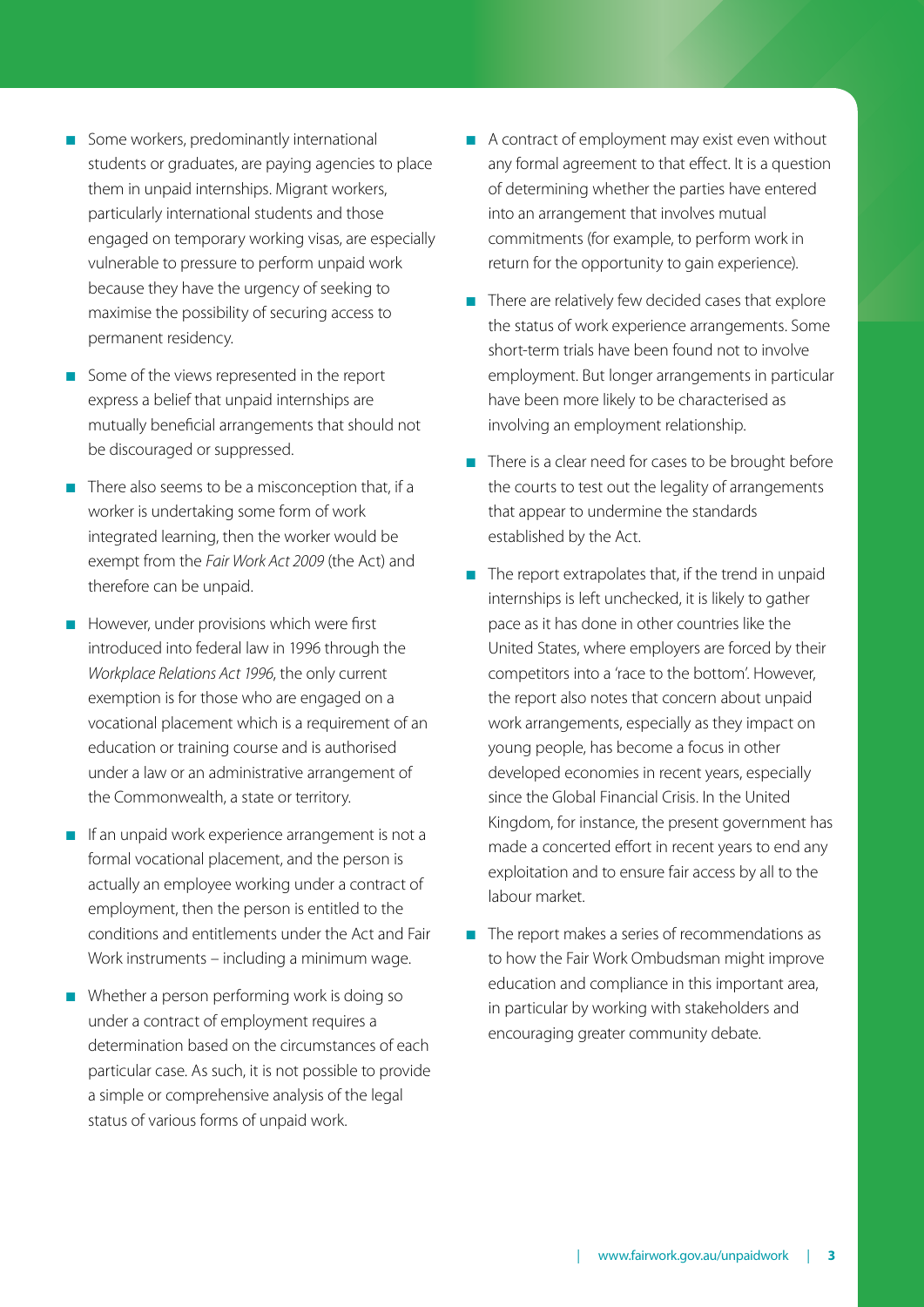## Experience or Exploitation? The nature, prevalence and regulation of unpaid work experience, internships and trial periods in Australia.

# Report recommendations and the Fair Work Ombudsman's proposed education and compliance response

### **1. Defining unpaid work experience**

The report recommends that the Fair Work Ombudsman (FWO) determines the legality and legitimacy of unpaid work experience in order to inform its approach to education and its operational decisions regarding investigations, and potentially prosecutions, by assessing the seriousness of any unpaid work issues.

In particular, this requires the FWO to determine its view regarding each element of the 'vocational placement' exception in the *Fair Work Act 2009*.

The FWO intends to develop its position on what constitutes unlawful unpaid work arrangements, with particular attention to the 'vocational placement' exception under the *Fair Work Act 2009*. This position will inform the FWO's education and compliance initiatives.

### **2. Expanding guidance and education activities**

The FWO should develop more detailed guidance on unpaid internships, including more information regarding the elements of the 'vocational placement' exception. It should also set out its general approach to these arrangements in a policy statement.

The FWO should consider providing specific information for particular types of work experience and industries.

Educating the Australian community about the legitimacy and legality of unpaid work arrangements will be a primary element of the FWO's response to the report. In particular, the FWO intends to:

- Review and expand the content relating to unpaid work arrangements published on www.fairwork.gov.au by July 2013.
- Develop industry-specific educative materials by June 2013 for key industries identified in the report: Hair and Beauty, Hospitality, Cafes and Restaurants and Professional Services (which includes media, legal, creative services).
- Deliver a handbook (including an e-book version) and appropriate templates addressing frequently asked questions, scenarios and practical assistance for employers and young workers applicable across all industry sectors by July 2013.
- Following consultation with industry, develop an e-learning module on the appropriate way to engage young people on work experience and developmental programs.

### **3. Proposed education and compliance activity concerning unpaid work**

The FWO should institute one or more targeted campaigns (combining compliance and education activities) around extracurricular unpaid work, in industries where the practice is relevant.

It is recommended that at least one targeted campaign is undertaken in the hair and beauty, retail and hospitality industries.

It is also recommended that one or two further industries in which unpaid internships are prevalent outside the scope of an authorised education or training course are targeted. The print and/or broadcast media should be one of those industries, other options may include legal services, advertising, marketing or event management.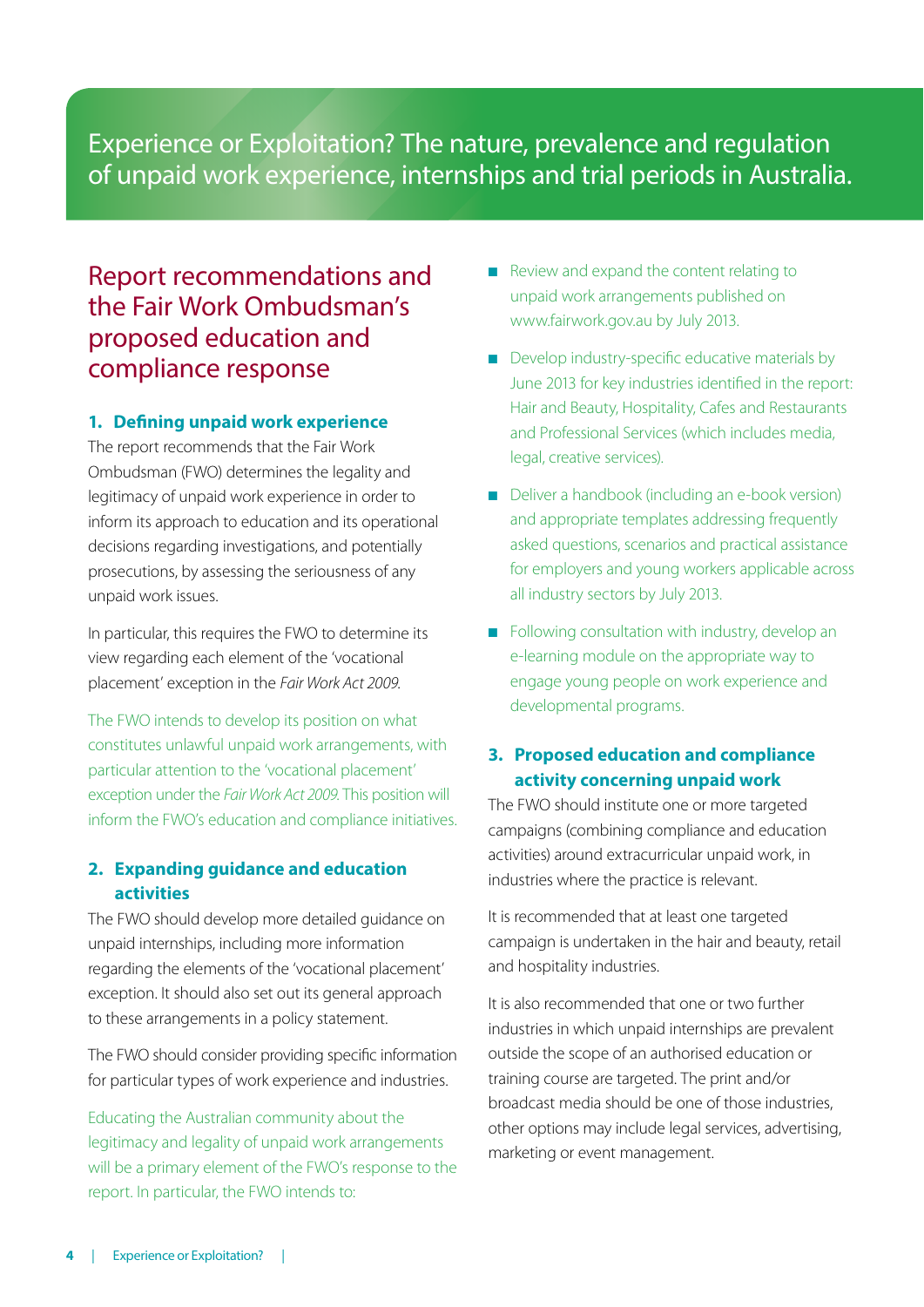The FWO is concerned about the instances of unpaid work identified in the report, particularly as it relates to vulnerable workers.

The FWO will also assist employees who want to lodge complaints regarding unpaid work by establishing a special complaint handling procedure whereby workers who feel they have been denied their lawful entitlements can contact the FWO via a dedicated email address.

The FWO will increase levels of compliance through:

- Community awareness activities and engagement with key industry stakeholders and other government organisations.
- The development, distribution and delivery of specific education, social media and information products and services and the provision of specialised advice via the FWO advisory contact points such as the Fair Work Infoline.
- A targeted approach to compliance activity and building partnerships with employee and employer representative groups in the hairdressing and beauty, hospitality, retail and media sectors. The FWO will work with key employers and stakeholders in these sectors to ensure the boundaries of employment relationships are clarified, monitored and enforced.

In line with the report's recommendations, the FWO will also examine opportunities to commence compliance activities focusing on unpaid training and work experience in specific locations. Using recruitment advertising and the activities of placement intermediaries as a trigger for the identification of such matters, the FWO will engage with these industries and their representatives about the removal of problems. The FWO will also monitor online job advertisements and design strategic interventions to assist with ensuring compliance.

#### **4. Commencing test cases**

The FWO should consider instigating, where appropriate, test cases to help provide greater clarity and certainty in understanding the application of the legislation to unpaid work arrangements. This should include cases dealing with both relatively short periods of unpaid trial work and with lengthier internships that may have an element of training but mostly include productive work.

#### The FWO will give consideration to initiating

proceedings in relation to relevant matters that involve exploitative unpaid work arrangements. Any decisions to initiate proceedings will be made in accordance with the Fair Work Ombudsman's Guidance Note 1 – Litigation Policy.

The FWO has initiated legal proceedings previously in relation to unpaid work trials. For example, in November 2012, the FWO commenced proceedings against two Melbourne IT companies, Konsulteq Pty Ltd and Konsulteq Upskilling & Training Services Pty Ltd, and their operator, Pradeep Gaur, for alleged breaches of workplace laws relating to sham contracting, unlawful termination, falsification of records and underpaying two foreign workers more than \$17,000. The FWO alleges that the two employees were not paid wages during a period of purported training over several months during 2010.

> The report recommends that FWO focus on those businesses that are systematically using unpaid work arrangements to exploit workers, and gain competitive advantage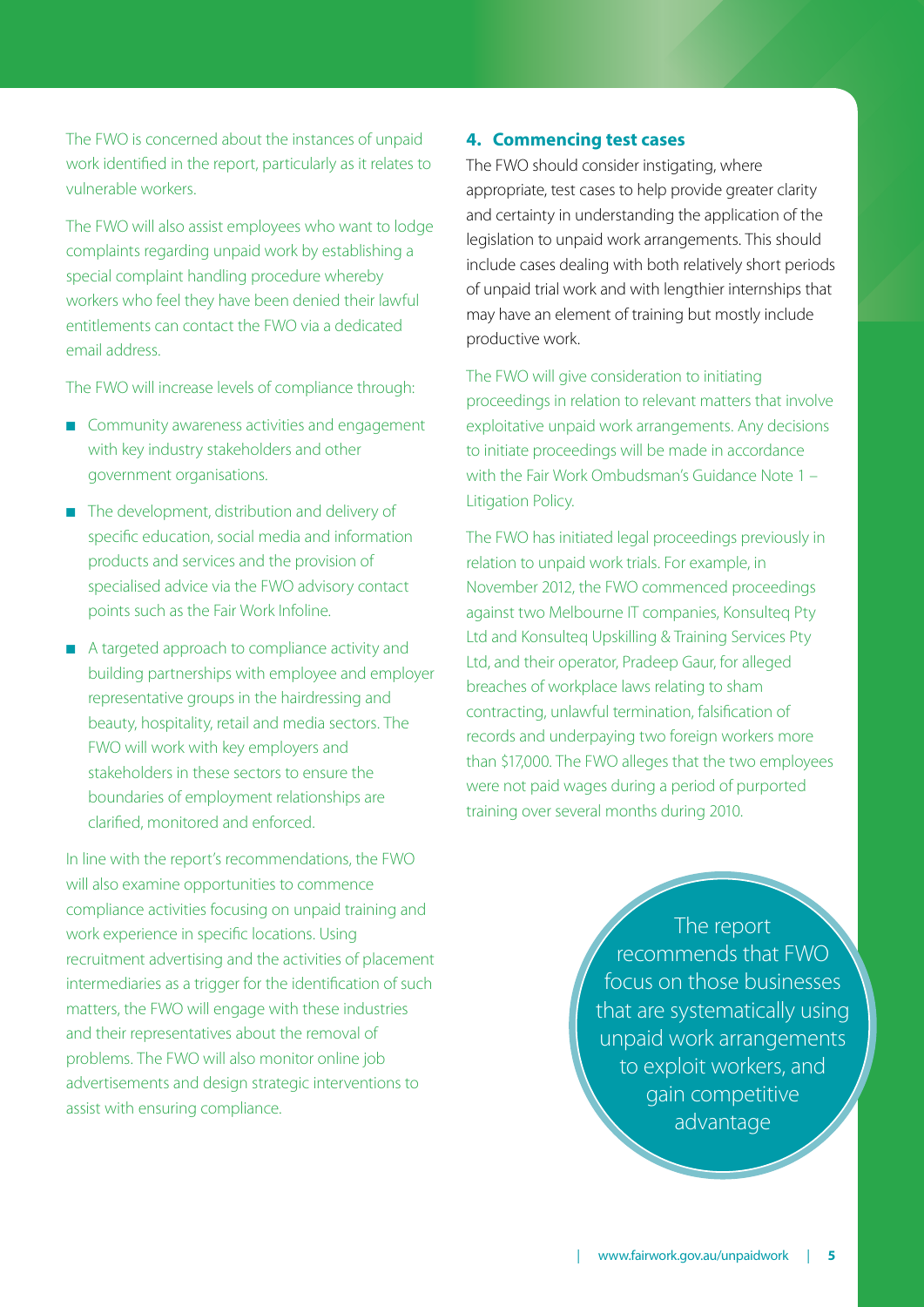# Experience or Exploitation? The nature, prevalence and regulation of unpaid work experience, internships and trial periods in Australia.

The FWO will also continue to consider other compliance mechanisms as an alternative to litigation where appropriate. For example, the FWO entered into an enforceable undertaking with McDonald Real Estate, Dandenong, in December 2012, after the company admitted underpaying a salesman more than \$10,000 between October 2010 and February 2011. The salesman was unlawfully required to perform an initial four week period of unpaid work under a purported training program and was underpaid thereafter. Under the enforceable undertaking, the company was required to develop processes for ensuring future compliance with workplace laws, undertake professional audits and rectify any underpayments identified, provide professional workplace relations training for all managerial, human resources, recruitment and payroll staff and publish public notices detailing their contraventions of workplace laws.

#### **5. Liaison with other government agencies**

The FWO develop more effective liaison with other government agencies interested in or in a position to influence the conduct of unpaid work arrangements, including with the:

- Department of Immigration and Citizenship (DIAC), to alert visa holders of the potential illegality of unpaid work and
- Australian Competition and Consumer Commission (ACCC), to take a stronger position in relation to the advertisement of employment-like internships.

The FWO intends to liaise with government agencies that can influence the practice of unpaid work arrangements. The FWO will commence discussions with DIAC and ACCC and will liaise with the Australian Public Service Commission (APSC) to encourage the distribution of information to APS agencies about unpaid work arrangements and provide any assistance required by the APSC in developing tailored information for this purpose.

#### **6. Stakeholder engagement**

The FWO should engage with a broad range of stakeholders, including young people and migrant workers, educational institutions, and particular industry groups.

The FWO should provide an enabling capacity which assists compliance with the legislation within a context of developing best practice approaches to the issue of work experience.

The FWO will engage with a broad range of stakeholders in order to assist others to not only comply with their legal obligations, but to advocate for best practice business processes. Specifically, in addition to the sectors identified above, the FWO will:

- Provide a free and voluntary educative program to the higher education sector. This includes a review for compliance with the *Fair Work Act 2009*; the delivery of an educational seminar to relevant personnel; the provision of a self-audit tool that higher education providers can use and distribute to check the legitimacy of any unpaid arrangements; and the development of tailored information such as a fact sheet for the Higher Education sector addressing this issue. Collaboration with key stakeholders to develop the program will commence in April 2013 with a view to commence the program in July 2013.
- Invite employers in industries identified as commonly utilising unpaid work arrangements to participate in the FWO's National Employer Program throughout the second half of 2013. The FWO will engage with a number of stakeholders during the planning and execution of targeted education and compliance campaigns.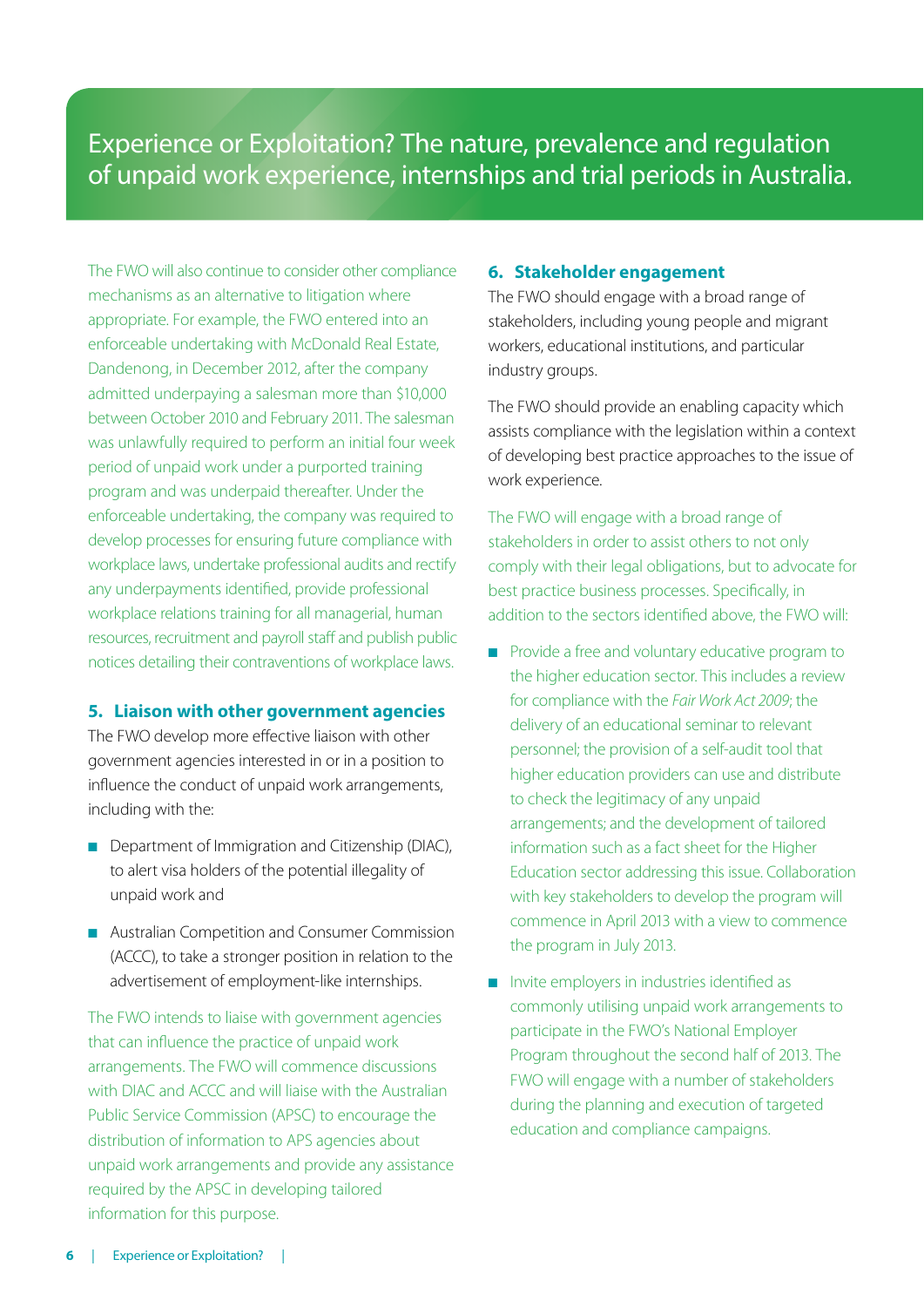# Fair Work Ombudsman case studies on unpaid work experiences

#### **Unpaid trial in a real estate company**

A worker applied for a position as a real estate agent at McDonald Real Estate Dandenong Pty Ltd. He was told by the company that he would only be employed if he attended a four-week 'bootcamp' training program. He undertook this program, under the terms of a 'training agreement' that stated, among other things, that neither he as the trainee, nor the company, must represent to the public that he was an employee or member of the company during the training period. He was provided with leaflets containing his details, a photograph and the company logo, together with company ties and a badge. He spent the four weeks attempting to gain listings, without any assistance from a trainer.

The worker was subsequently engaged under an 'employment contract'. He was paid on a commissiononly basis, despite not meeting the requirements for such a payment arrangement under the *Real Estate Industry Award 2010*.

Following an investigation by the Fair Work Ombudsman (FWO), the firm agreed to pay the worker for his work in accordance with the Award, including for the four-week 'training' period. The company and two of its directors signed an enforceable undertaking with the FWO, agreeing among other things to publicise their contraventions, develop compliance programs for any agencies in which they might be involved, and donate \$1000 to a local Community Legal Centre.

### **Recruiting firm internship**

A recruiting firm was investigated by the FWO following an advertisement that appeared on SEEK.com.au, seeking graduates to work on a voluntary basis for one day a week over a 6 month period. The placement (which was not linked to any education or training course) offered hands on experience with a potential for job opportunities.

The firm's HR manager explained that the internships were observational in nature, with no expectations of productive work. The interns, who would each sign agreements that detailed the training they would receive, would typically observe the firm's

consultants undertaking candidate selection and screening, shortlisting and reference checks, and would also sit in interviews; but they would not undertake those activities themselves, other than on a 'dummy' or test basis.

Some short-term trials have been found not to involve employment

This account was largely corroborated by evidence from two current and two past interns at the firm, who confirmed that most of what they had done was of the 'watch and learn' variety, though in a few cases they had done some 'hands on' work under supervision.

On the basis of the investigation, the FWO was satisfied there was neither significant benefit to the firm from the work, nor any expectation to perform productive work, and accordingly that there was no employment relationship.